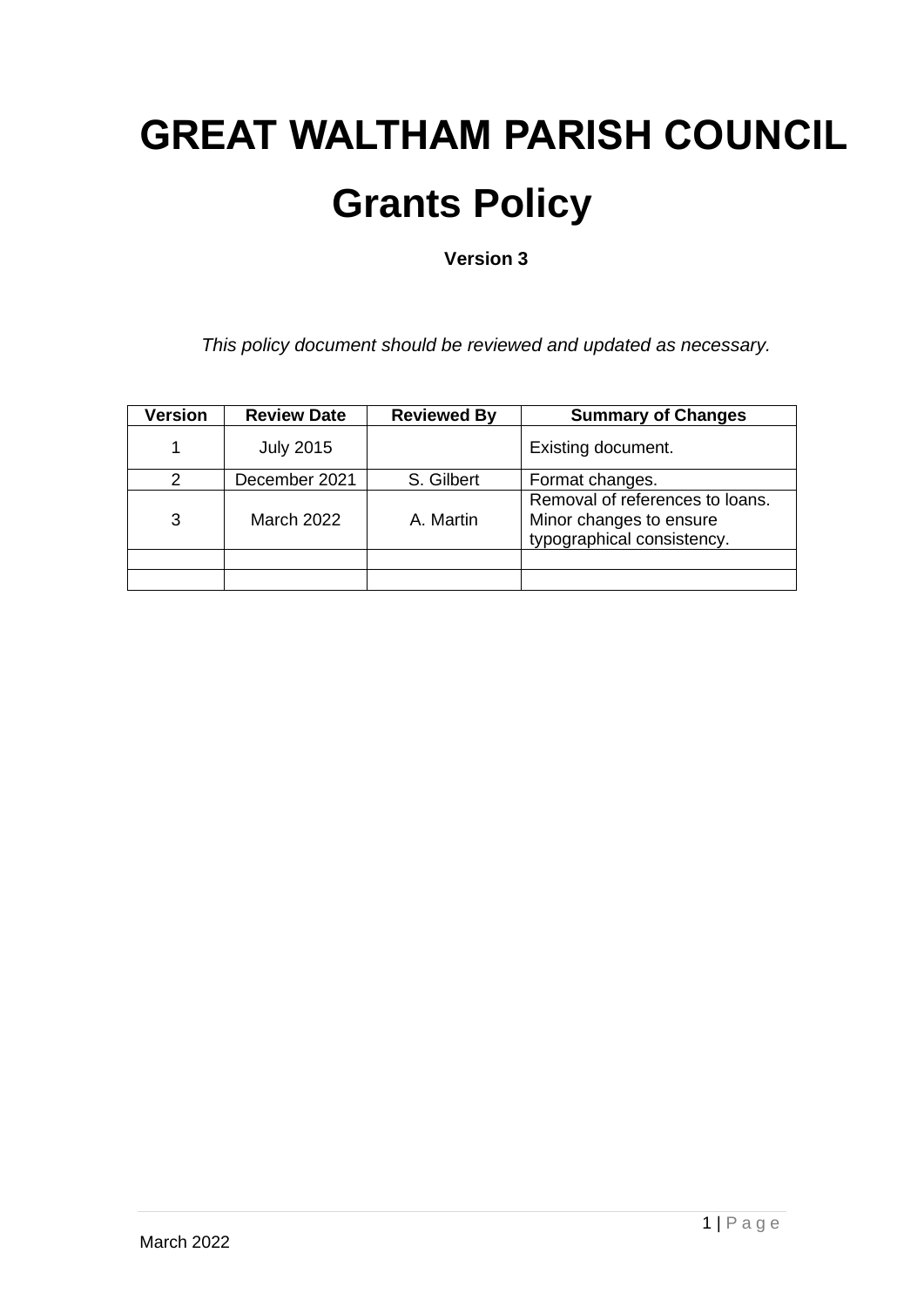# **Grant Awarding Policy**

This information is provided as guidance in order that the grant awarding procedures of Great Waltham Parish Council are open and fair and that all applications are handled in the same manner.

# **Who is eligible to apply?**

In support of the Great Waltham Parish Council's Statement of Intent to Community Engagement the Parish Council sets out its policy regarding the matter of making grants to benefit, foster, promote and stimulate community interaction.

Grants will be available to non-profit making groups only. Applications are invited from community groups, residents' groups and voluntary organisations within the parish of Great Waltham. (Consideration will be given to groups from outside of the parish if significant benefit to residents of the parish can be demonstrated.)

## **What can be funded?**

Grants will be considered for any purpose which, in the Great Waltham Parish Council's opinion, is in the interests of, or will directly benefit the area or some or all of its residents. No grant will be awarded for the sole benefit of any individual or for any private business project.

Awards will not be made to:

- Commercial enterprises set up to generate profit.
- Those supporting party political issues or supporting or opposing a political party.
- Health, education or welfare organisations whose services should be provided by statutory funding.
- Individuals.

The Parish Council reserves the right to request copies of the organisations audited accounts or in the case of a charity their annual return.

Grant applicants may, if they wish, address the meeting at which their grant is considered. For further details please contact the Parish Council Clerk.

If successful in obtaining a grant the sum must be paid into the organisation's bank account and may not be payable to any individual.

#### **How much can be applied for?**

Applicants should be aware that the total figure available to cover all grants awarded in the current financial year is £2,000. (This figure is reviewed annually.)

#### **When should the application be made?**

There is no deadline, grant applications may be submitted at any time.